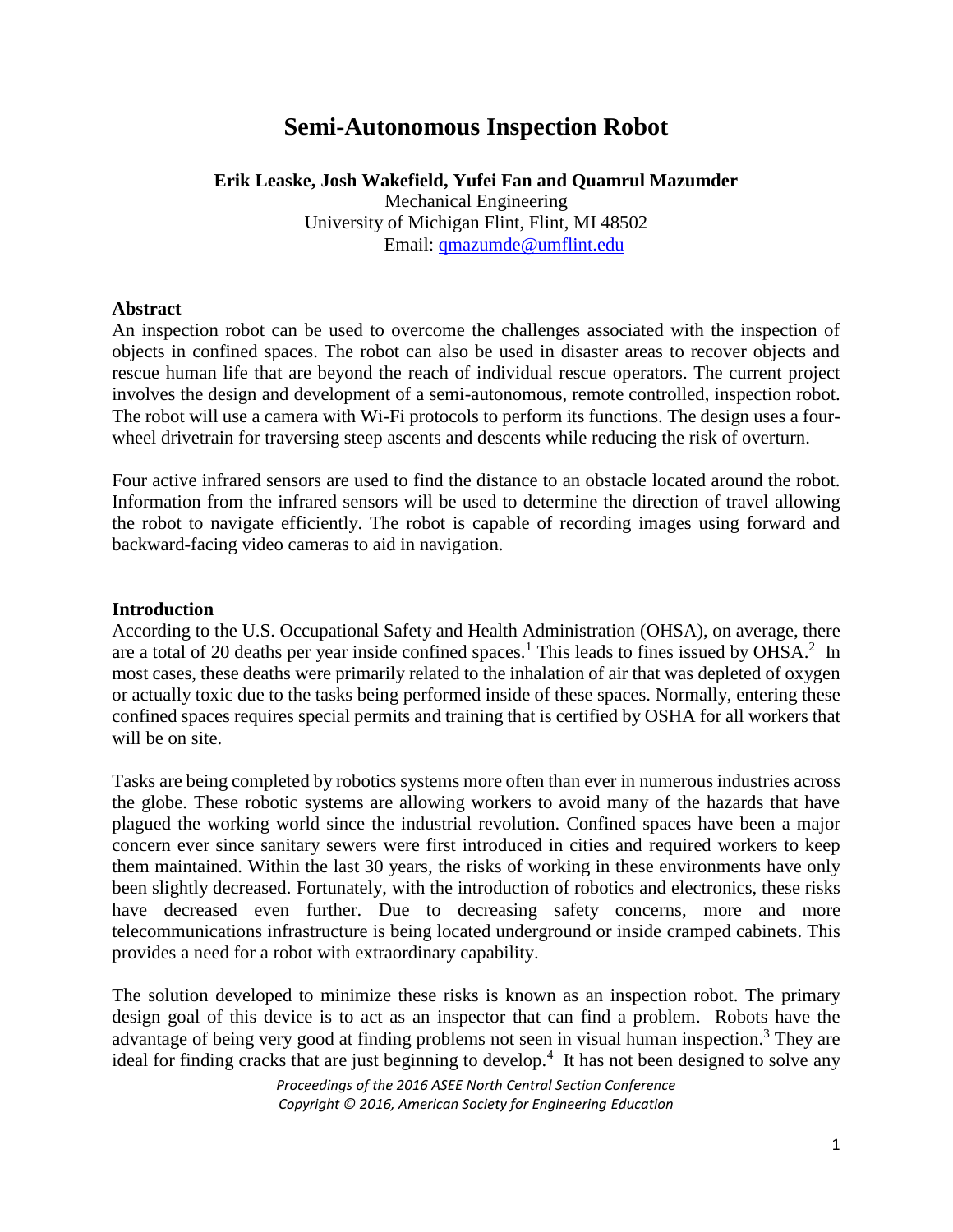discovered problems due to limitations on expertise, time and budget. This robot has been centered around the goal of creating a semi-autonomous vehicle that will operate on its own without human control in situations where communication is lost, so that it will not become stuck at a certain point on its inspection route.

Two major differences exist between this robot and other inspection tools. First, it is designed around a Raspberry Pi architecture. This makes the apparatus very adaptable to the many different circumstances that different users may encounter. This kind of construction also makes it easy to replace the control circuitry as a Raspberry Pi microcontroller can be purchased by anyone with little difficulty.

The other area that sets this unit apart is its ability to be controlled over a Wi-Fi signal. Most inspection robots make use of tethered cables.<sup>5</sup> It is possible to create inspection units using Wi-Fi, as discussed.<sup>6</sup> Being able to transmit commands over Wi-Fi can be useful in certain situations. For example, if the area it is traveling through does not have thick walls between it and the Wi-Fi Source, there is no cable for user to worry about getting caught and stuck somewhere in things like conduit or piping. In order to defend against the situation of an environment with poor signal, there is an option to tether the robot through the already mounted Ethernet port.

#### **Methods**

This project is subjected to a few constraints. A space constraint requires the robot to fit within certain dimensions that the team decided would be a sizing box of 12 in x 12 in x 12 in. The design size allows the robot to fit in ducts that supply 680 cubic feet per minute of air or greater. Thus, this implies it will be able to check any area that is supplied with conditioned air that has a square footage of over 680 square feet; assuming the building design follows the guideline of one cubic foot of air per minute for every square foot as discussed in the table from Oregon's building code.<sup>7</sup> The next major constraint was that it had to be powered by an electric battery, preferably a rechargeable NI-MH or LI-POLY. This required that battery placement and accessibility be considered in the build design. A final major constraint that had to be considered was the operating environment. This necessitated the design to be built with the electric motor vertically offset at a minimum of 1.5 inches from the axles. This accounted for the potential risk of going through puddles up to one inch deep.

The powertrain design uses two electric motors to provide the power to the axles, one for each side of the device. This two-motor design is used in order to allow for steering without mounting the wheels on a pivot. Wheels were chosen for energy efficiency.<sup>8</sup> As a result, this required that each wheel is on a separate axle. The motor torque is transferred from the motor shaft to axle shafts using standard #25 chains. This chain is run between two sprockets: one on the motor shaft and the other on the axle shaft. The speed to torque reduction is performed by the differing sizes of the axels to step down the speed while increasing the torque.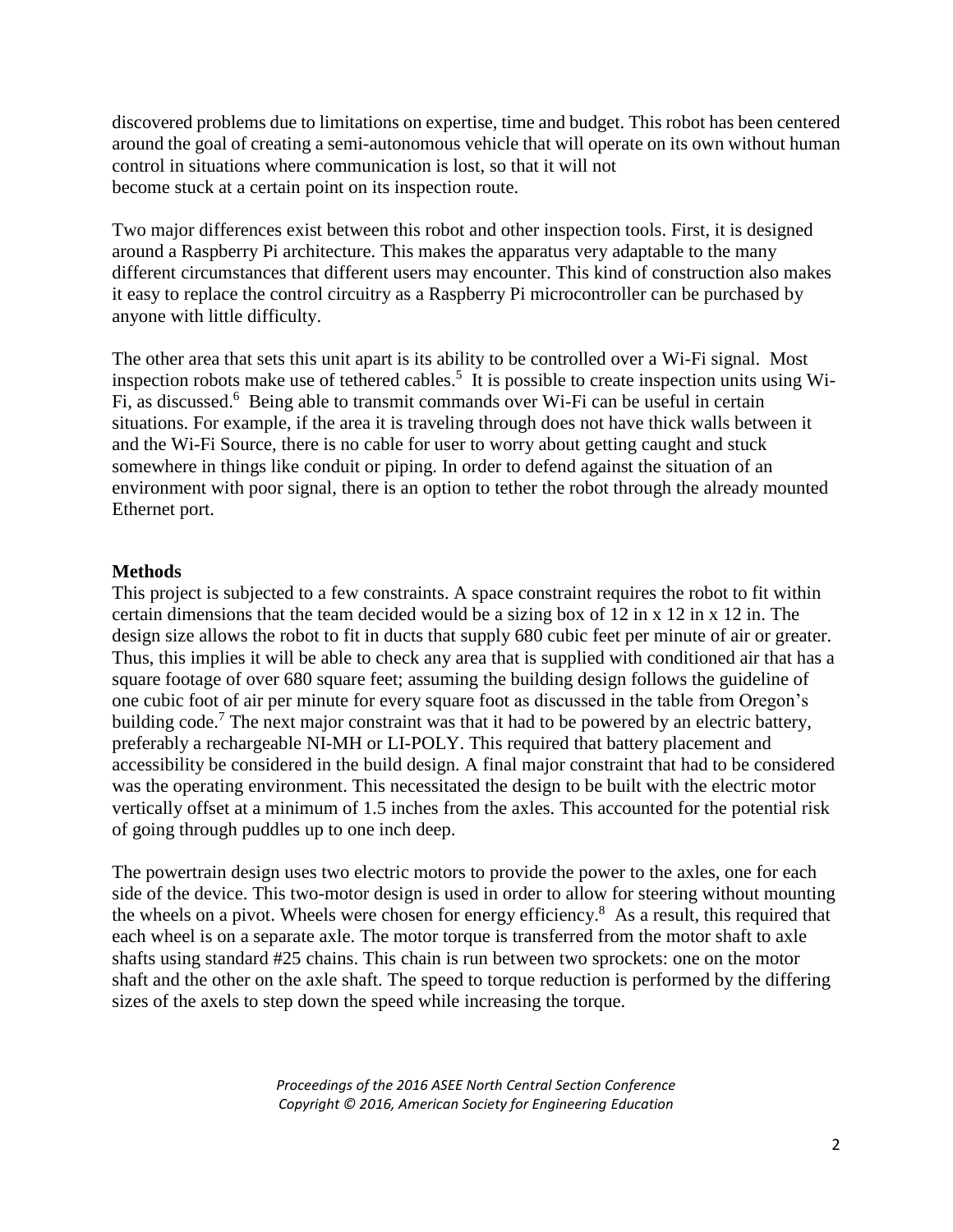The design was created in Creo Parametric that allowed analysis of a virtual model for potential interference in the design of the device. The model also allowed the design team to test different commercial off-the-shelf parts in the designed model with ease in order to find the correct parts that would perform the specified functions.

For reinforcement purposes, the structure of the robot is primarily aluminum 6061 "L Channel" extrusions. This material was chosen due to its high strength per weight ratio, its machinability, and the ease of purchasing. Plastic framing was considered early in the design process, but it was determined to be more difficult to source the required plastic in very small quantities than to simply go with the aluminum. Thus, in order to match the engineering requirements to the team's



Figure 1: Finite Element Analysis of the Frame

assigned budget, aluminum was selected. The structure of the robot was checked for deflection using Von Mises stress theories. Due to the robot weighing little and having a low loading, the deflection that was calculated was below 0.001 inch. This can be seen in Figure 1.

When the design process began, the team had previously determined the robot would need to use steel or aluminum for all shafts on the robot. Calculations were used in order to determine the best shaft material for use, including shear moment calculations, to test for the amount of deformation expected out of the shaft. Additionally, the DE Goodman and Gerber criteria were utilized to test the risk of failure and determine if the safety factor on the shaft was greater than one.

Running these calculations determined either aluminum or steel would work as the shaft material. The primary goal then became to match the wheel mounting point to the shaft via a commercially available shaft. A matching shaft and wheel were found, by utilizing a hexagonal shaft made of steel. Some concern was indicated regarding the sharp points potentially causing stress concentration issues, but the loads on the shaft were very low so it was considered to be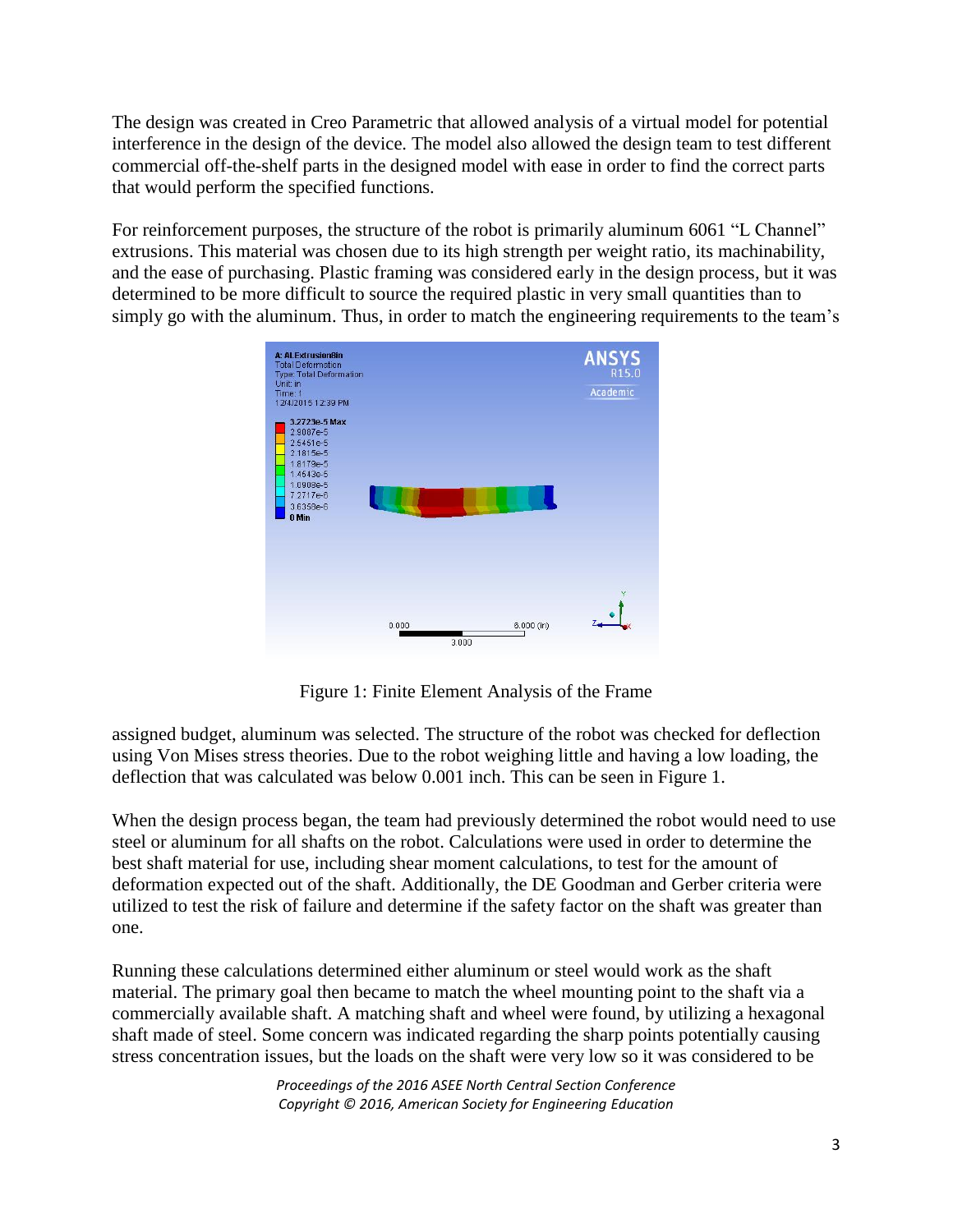unnecessary. Lastly, this final shaft was checked for fatigue failure and it was found that, due to the low load, the risk of failure was extremely minimal.

A unique methodology for the robot's operation is designed around the use of integrated cameras and sensors. The cameras are used to record images for post-inspection review by the operator, while the sensors are used for navigation. The design makes use of infrared distance sensors and ultrasonic range finders. These have both been successfully used in the past for other kinds of robots.<sup>9 10</sup> By integrating these into the programing, the robot has the ability to transmit these variables to the user and also semi-autonomously decide how it should proceed. The signals from the sensors are sent as pulse width modulation (PWM). This is a standard industry communication protocol that relies on high and low voltages to send data packages.

## **Results**

The design results are shown in Figure 2. Construction based on the design is currently proceeding. As the project was constructed, minor design change considerations were required. These changes were made to address how to most efficiently fasten different parts of the robot together. Especially in the drivetrain, where the both sides of the axle has all of the components locked on using a screw and washer. Another consideration that has been considered was how well the design would keep in a straight line. In order to improve this a larger mounting bearing surface was used.



Figure 2: Model of the Inspection Robot

## **Discussion**

Constructing and planning the development of a semi-autonomous robot was no easy feat, but it proved to be extremely successful. Numerous examples of this success come from the results obtained through testing, which back up the analytical data obtained during the design phase. The robot can clearly withstand the rigorous tests it has been put through. The robot was able to successfully navigate the obstacle course and held up without even a distant sign of problems. Utilizing FEA and engineering calculations proved helpful to ensure the design would be able to hold up to the testing. As a result of taking the time to perform the calculations and simulate the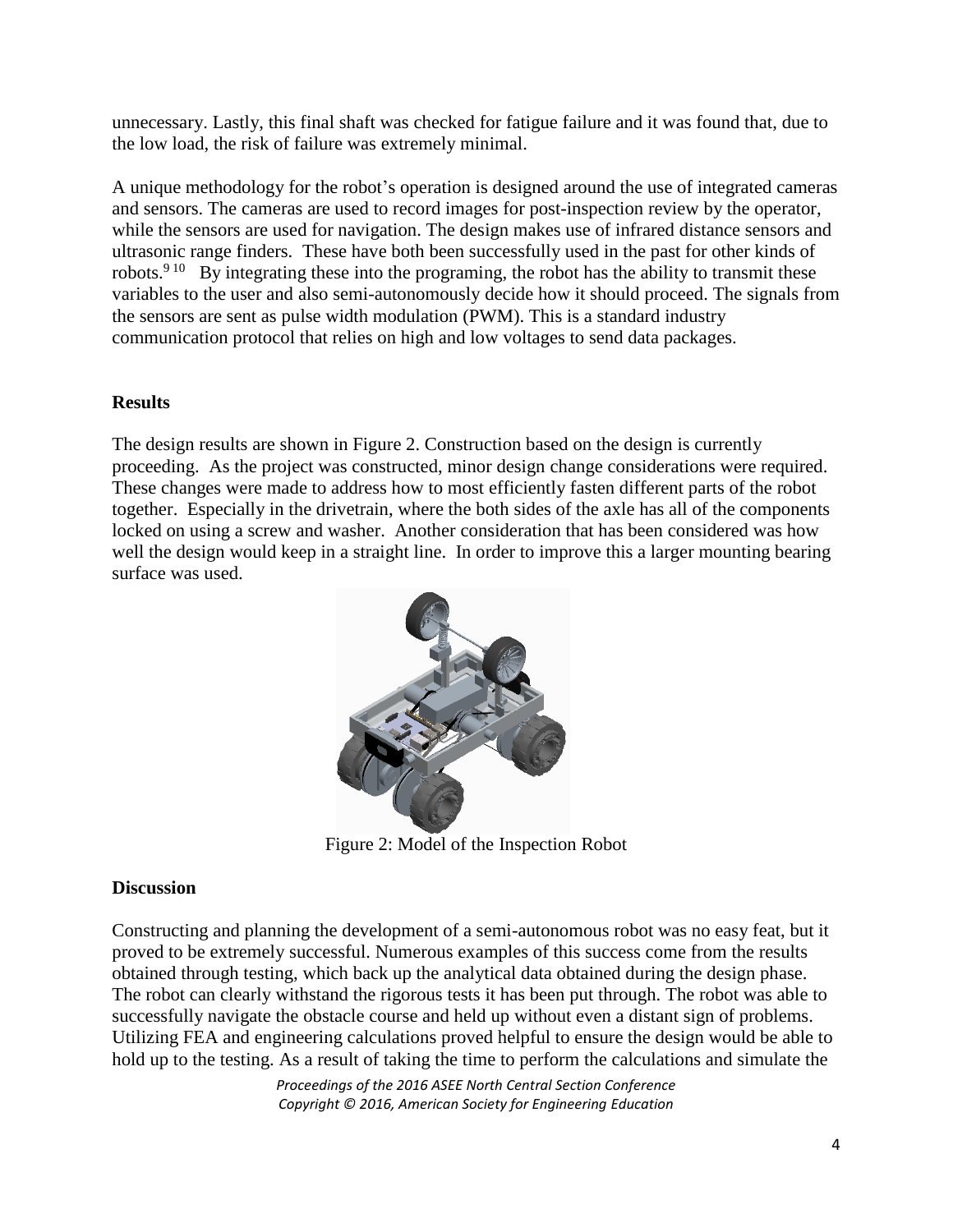FEA, the robot performs exactly as expected. The results obtained from the data early on correspond with the observed analysis of the project. There is virtually no deformation that occurs on the frame. In addition, the gearing of the motors worked out even better than anticipated. The shafts are more than sturdy and clearly demonstrate the calculations from the design process are accurate.

## **Conclusion**

The project used several advanced engineering tools and techniques. With the number of deaths increasing yearly due to navigation into risky tunnels and dangerous environments, it is essential to embrace this type of device. There are many incidents where it becomes difficult to detect a life in potential harm. The project will help in improving safety and reliability of equipment and workplace conditions.

The semi-autonomous inspection robot was made successful through intensive research in the engineering field. All the decisions made throughout the project have aspects of engineering and accurate calculations. The design process gave the group a great first experience in design and construction of an engineering project. It demonstrated where shortcomings are likely to occur when working in the industry and provided useful experiences on how to correct them. Great teamwork was fundamental in ensuring the success of this task. It is evident that all students involved were determined to come up with special equipment while using engineering as a tool to conquer all the constraints that arose. For instance, this robot emerges as unique from others due to the use of the Raspberry Pi architecture. Choosing a Raspberry Pi architecture enabled the longevity and usefulness of the product, while also enabling a wide array of functions at a low cost. Furthermore, the decision to use Aluminum Al-6061 as its body structure reflects on the bright ideas behind this project. The use of other engineering tools such as cameras and the internet enabling equipment propels this project to a top level status in the field of student engineering. With this in mind, it is evident that any company will be ready to grasp the knowledge from this project for their use and satisfaction. Therefore, people in the world should be ready to accept positive changes and innovations coming from great minds to make the world a better place.

#### **Acknowledgements**

There were challenges associated with the design, build, and testing activities in the project. The team would like to recognize everyone who contributed to building the inspection robot and making it such a success. This includes, first and foremost, thanking all of our team, who through their hard work made this project come to fruition. Secondly, we would like to acknowledge Dr. Mazumder for his assistance, guidance, and teaching on product design. In addition, John O'Brien reviewed all designs for their manufacturability, and assisted in the actual manufacture